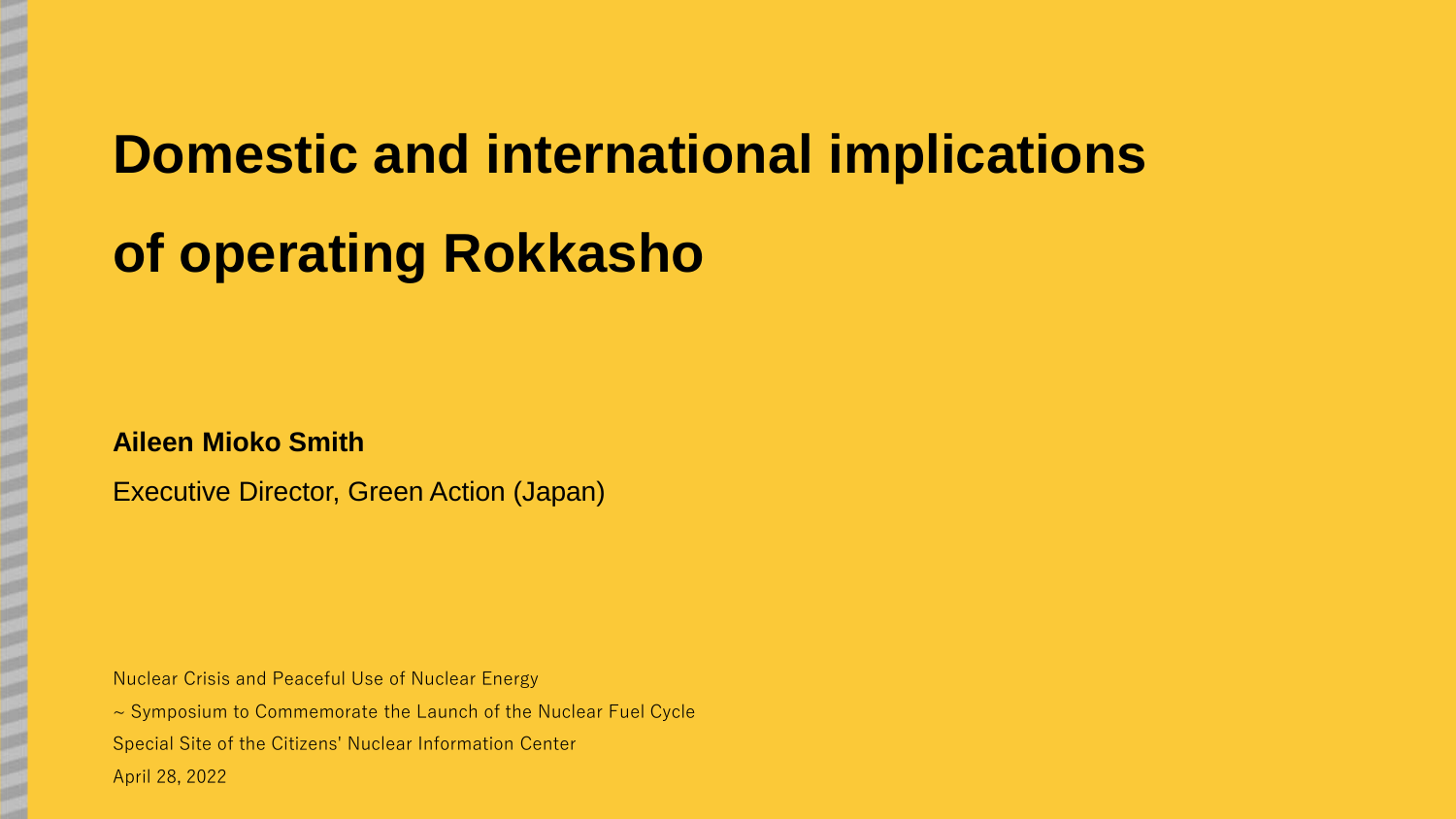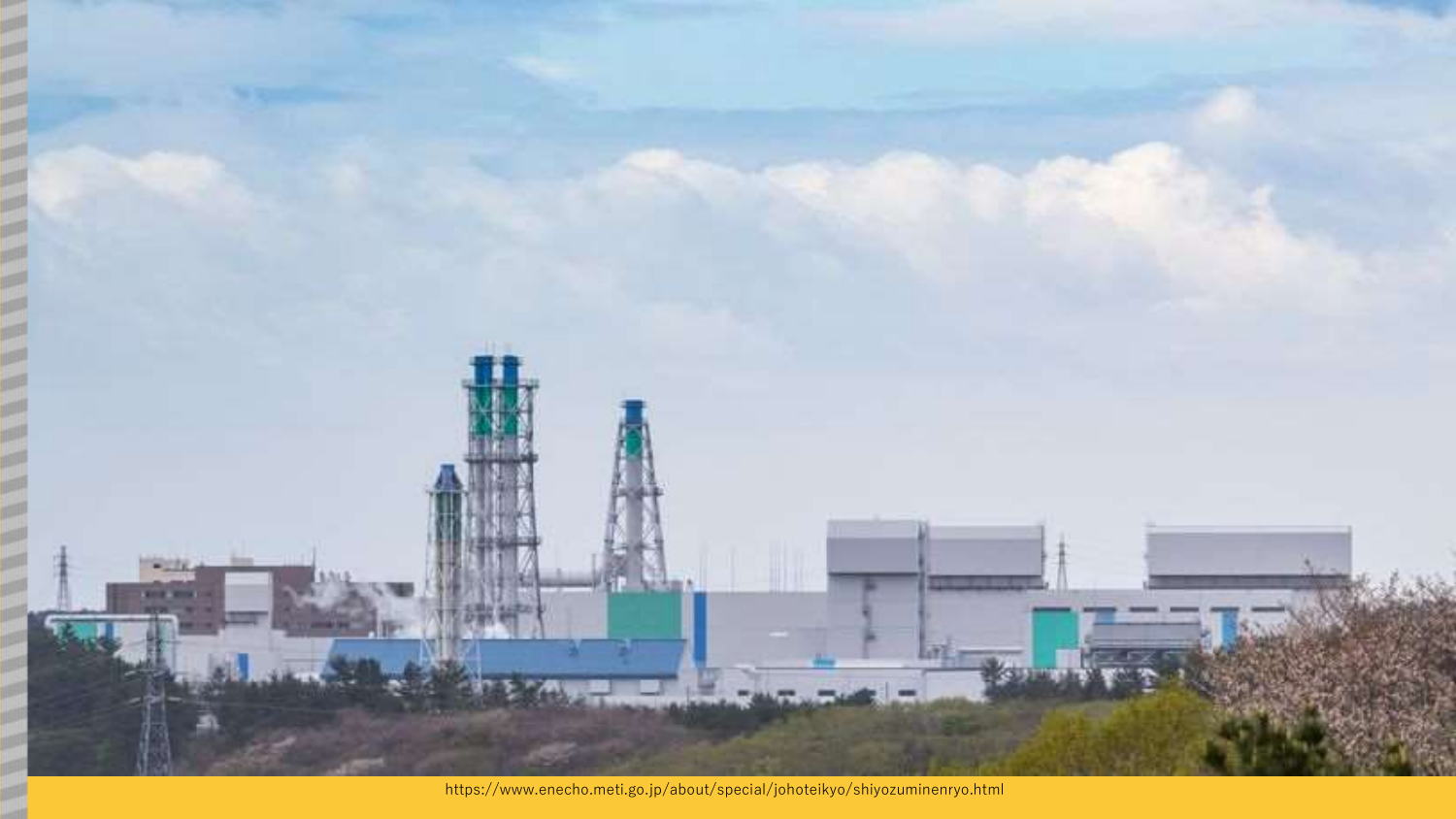# **MAIN POINT : DEMAND-SIDE IS KEY**

No demand for plutonium means no operation of Rokkasho.

Less operation of nuclear power plants in Japan means less pressure to operate Rokkasho.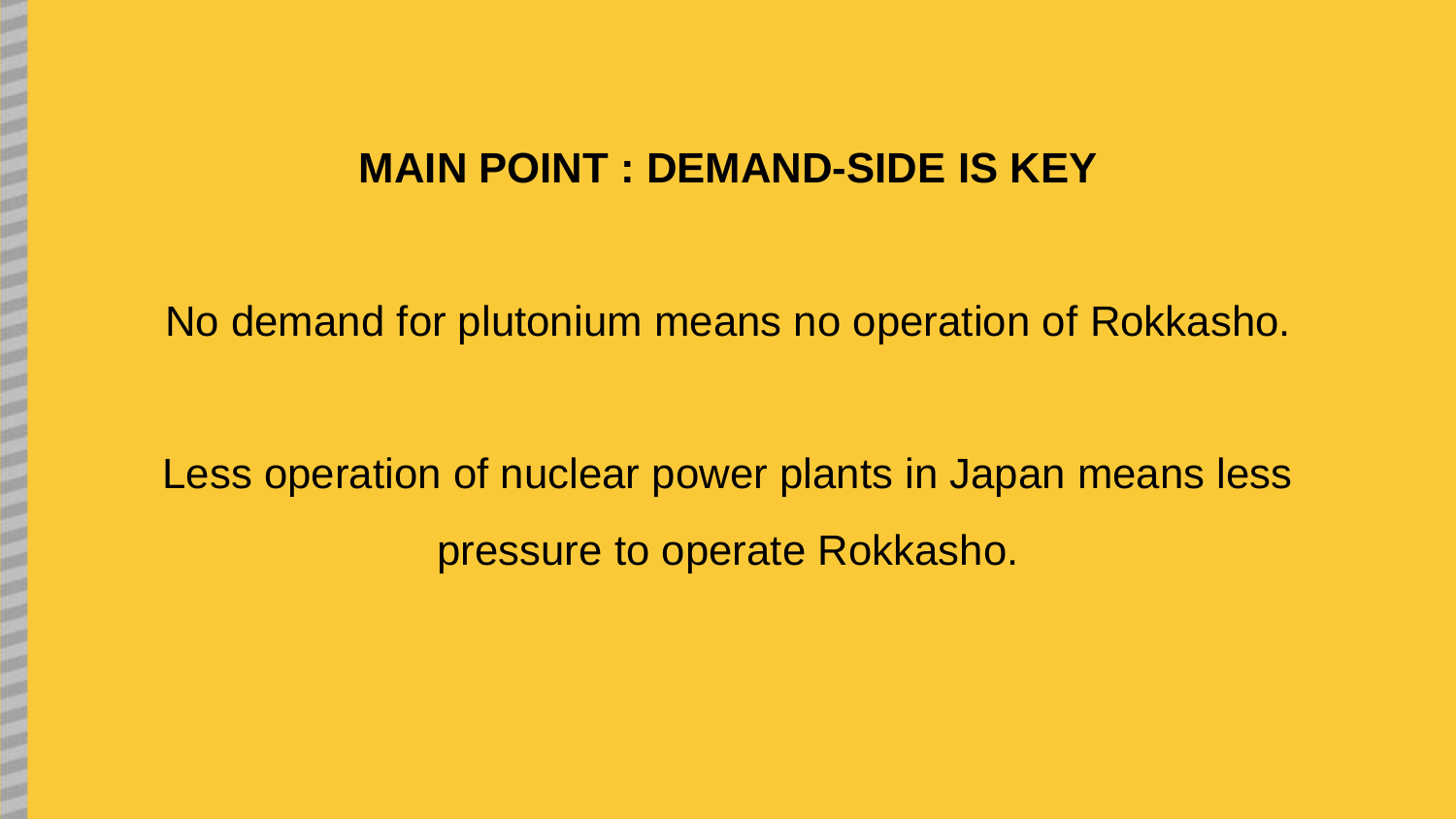# **OUTLINE**

- **Overview**
- **Current Status**
- **International Implications if Rokkasho operates**
- **Domestic Implications if Rokkasho operates**
- **How to Delay and Eventually Stop Rokkasho**
- **In Conclusion**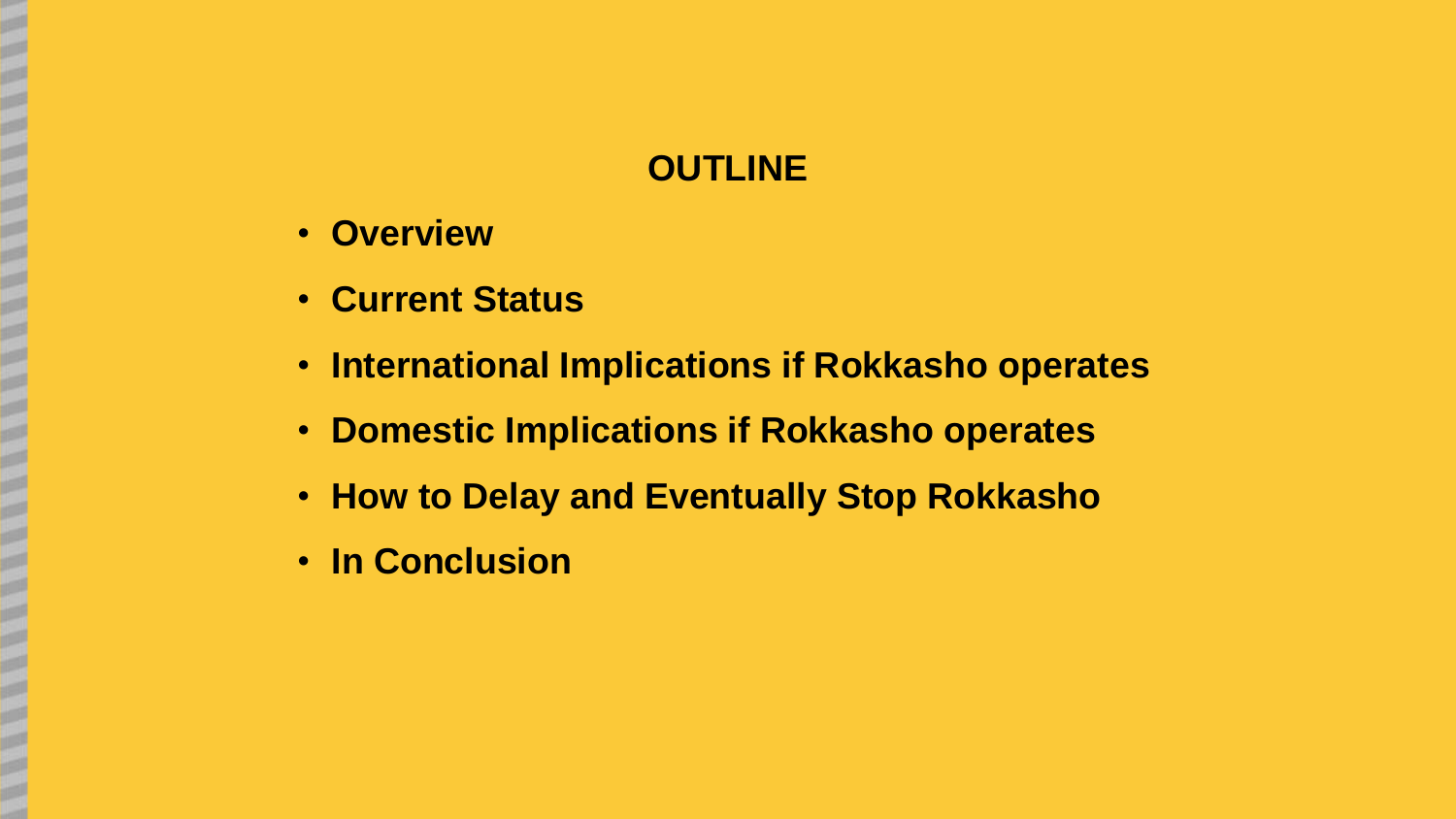# **OVERVIEW - 1**

# **How has the Nuclear Fuel Cycle Policy (of which Rokkasho is a part) been "useful"?**

It "bought" time. Helped Japan delay facing up to its nuclear waste problem.

But this has resulted in making the problem worse.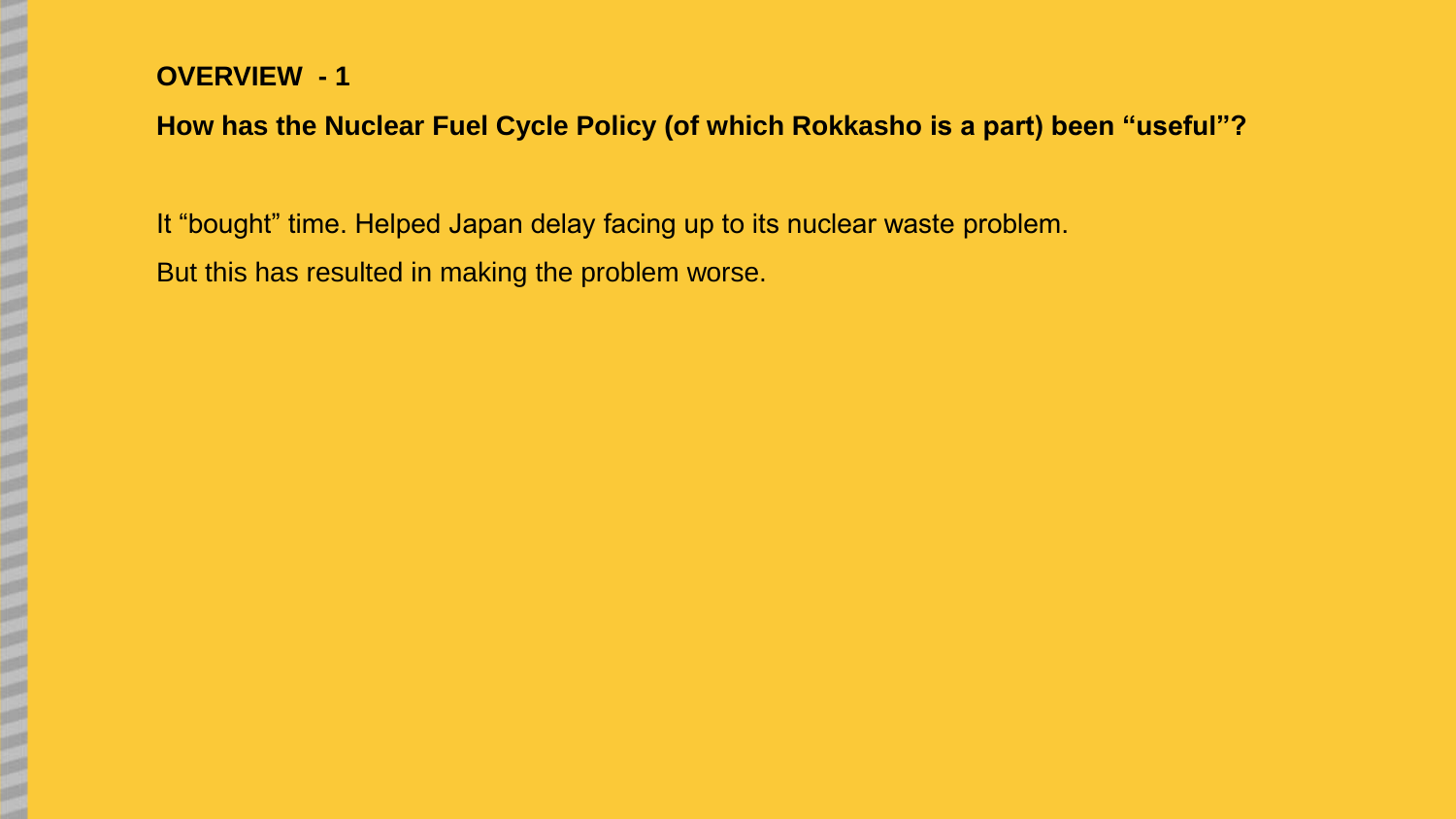# **OVERVIEW - 2**

# **Arguments against the operation of Rokkasho:**

Arguments against the operation of Rokkasho are many and have been outlined thoroughly and eloquently over decades.

# **The Rokkasho reprocessing plant:**

- Is nuclear proliferation / Creates unaccounted for plutonium (MUF)
- Increases the danger of nuclear terrorism
- Is bad for the economy
- Is at best insignificant for conserving resources
- Is bad for the environment
- Increases the danger of catastrophic nuclear accidents
- Worsens the nuclear waste management problem
- Undermines Japan's own long-term security
- Is even detrimental politically to nuclear power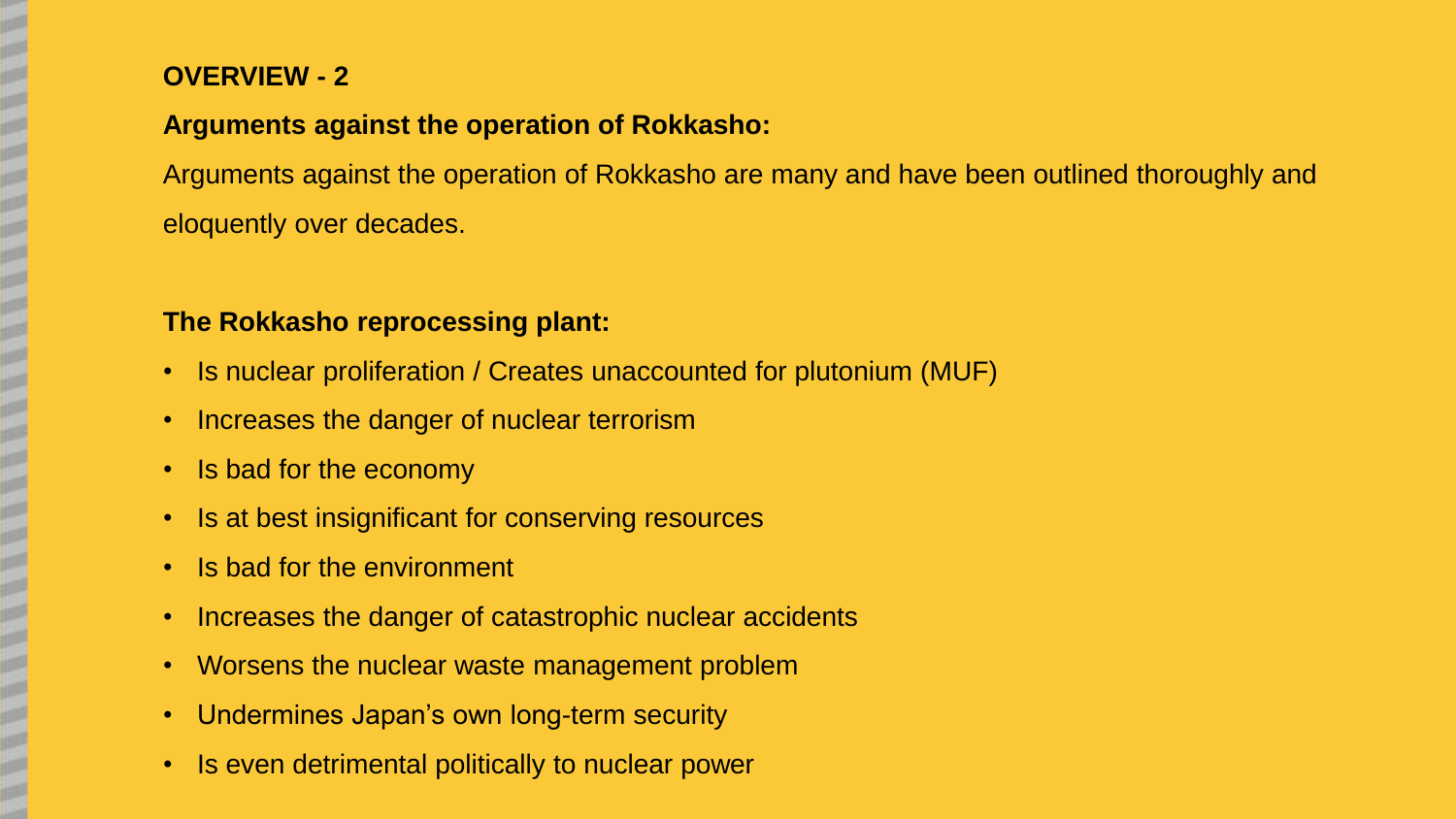**Unfortunately, all logical arguments not to operate Rokkasho have been to date irrelevant in terms of changing the current policy.**

The Rokkasho plant has passed the Nuclear Regulation Authority (NRA) post-Fukushima regulations. The plant is to be completed by the end of the first half of fiscal 2022.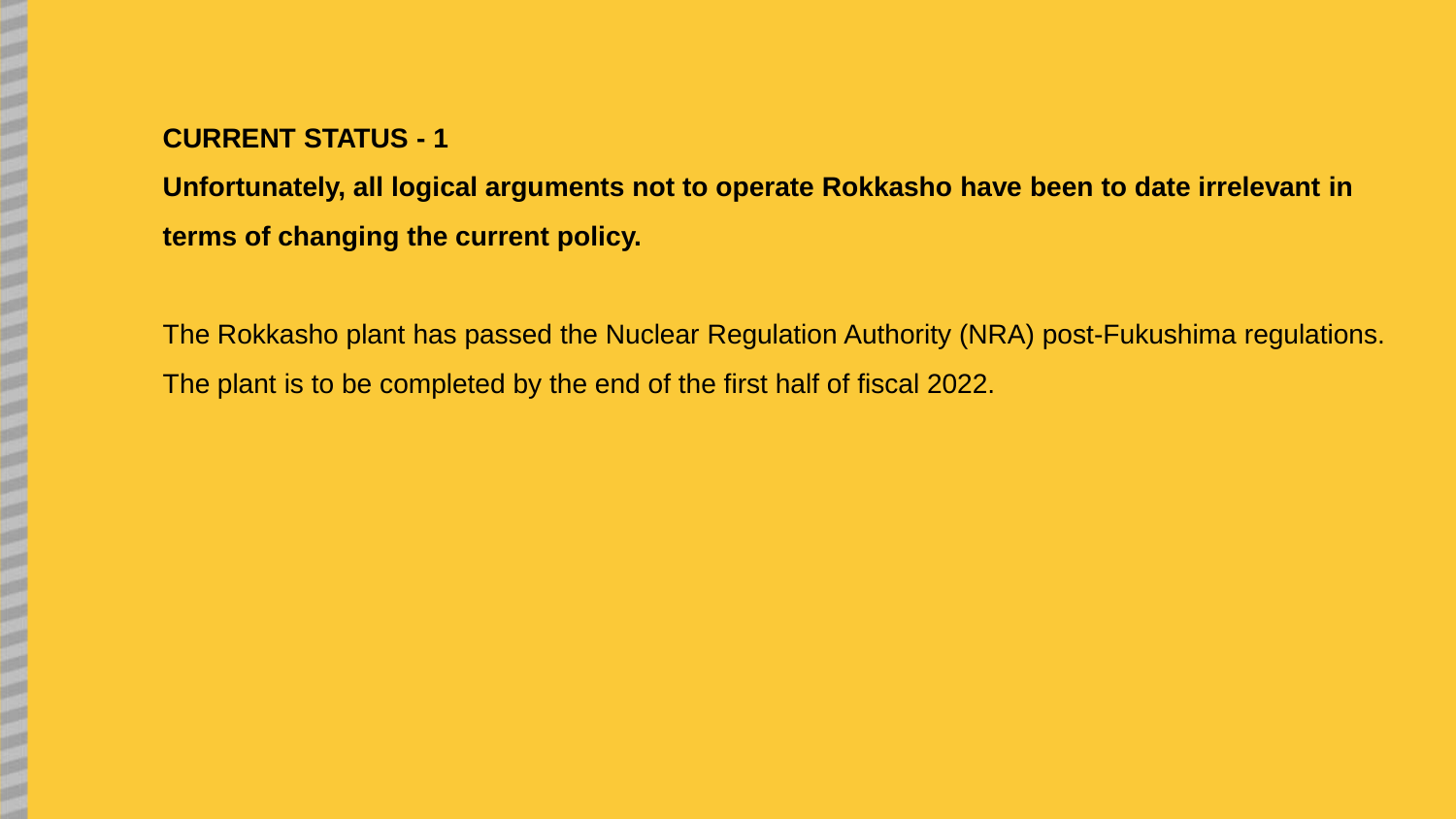- **Plutonium Surplus**
- Japan has accumulated 46.1<sup>\*</sup> metric tons of separated plutonium.<sup>\*\*</sup> (\*approx.) (\*\*end 2020)

This is enough to make more than 5000 Nagasaki-type bombs.

• On July 31, 2018, the Japan Atomic Energy Commission (JAEC) issued "The Basic Principles on Japan's Utilization of Plutonium" in which it stated Japan will "reduce the size of its plutonium stockpile" and stated, "..the stockpile is not to increase from the current level." Therefore, Rokkasho can only operate if it does not interfere with reducing Japan's plutonium stockpile.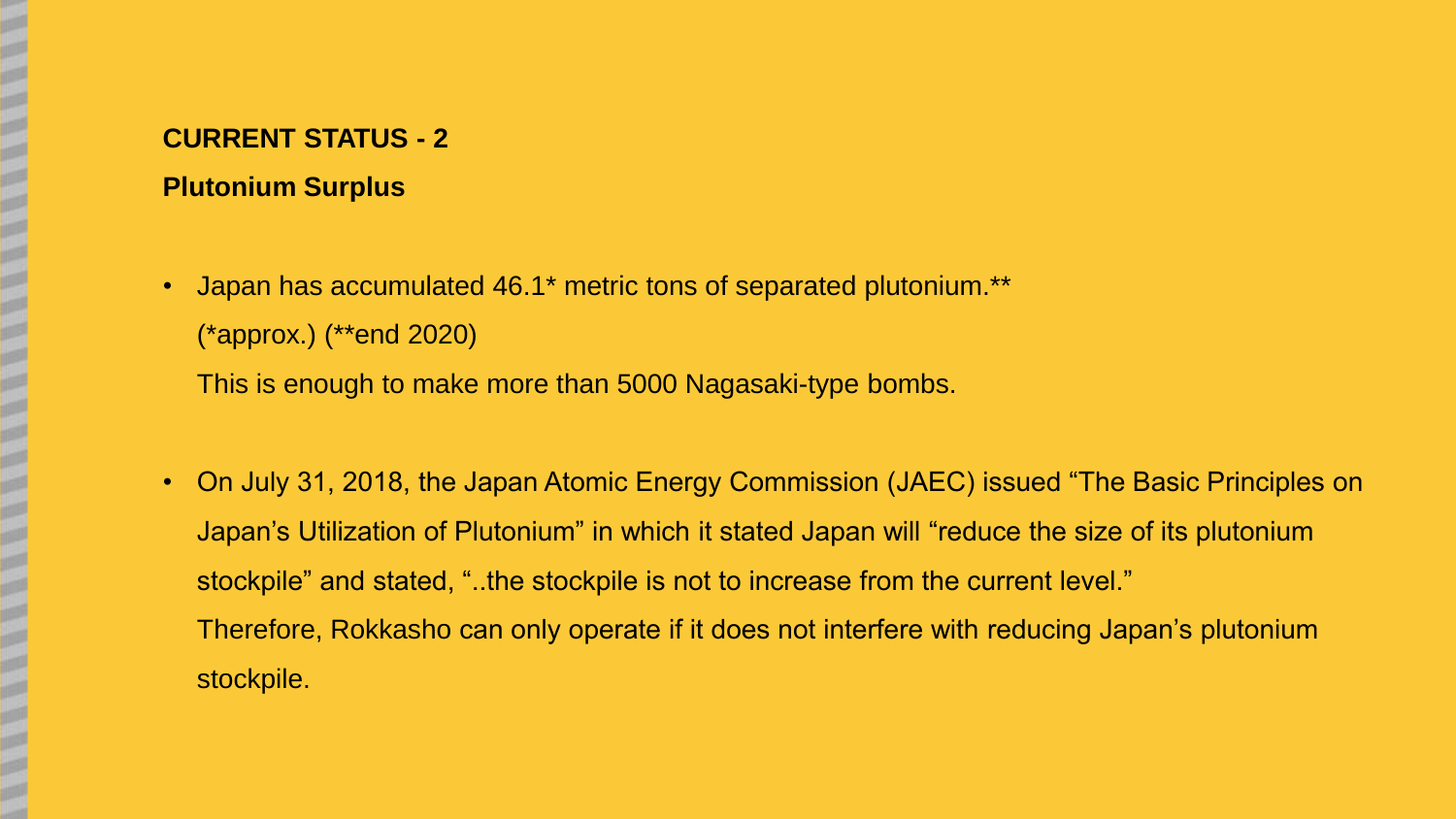## **MOX fuel use program**

Japan is attempting to recycle its accumulated plutonium (and thus reducing its surplus) by having it fabricated into uranium-plutonium mixed-oxide (MOX) fuel and using it in nuclear power reactors (light water reactors).

- **The current consumption of plutonium is too low to enable Rokkasho to operate fully.**
- **4 reactors (Takahama Units 3 and 4; Genkai Unit3; Ikata Unit 3) have been consuming MOX fuel. Currently Genkai and Ikata are not.\* \***due to plutonium in the UK having been consumed
- **The annual consumption of plutonium in a reactor using MOX fuel is 0.3~0.4/t.**  The Federation of Electric Power Companies of Japan's aim is for these reactors to consume approx. 2 tons annually.
- **The following 4 units obtained approvals from local authorities to use MOX fuel but have not restarted after the Fukushima accident:**

**Tomari Unit 3, Onogawa Unit 3, Hamaoka Unit 4\* , Shimane Unit 2**

\*The governor of Shizuoka where the Hamaoka reactor is located rescinded approval April 2, 2014.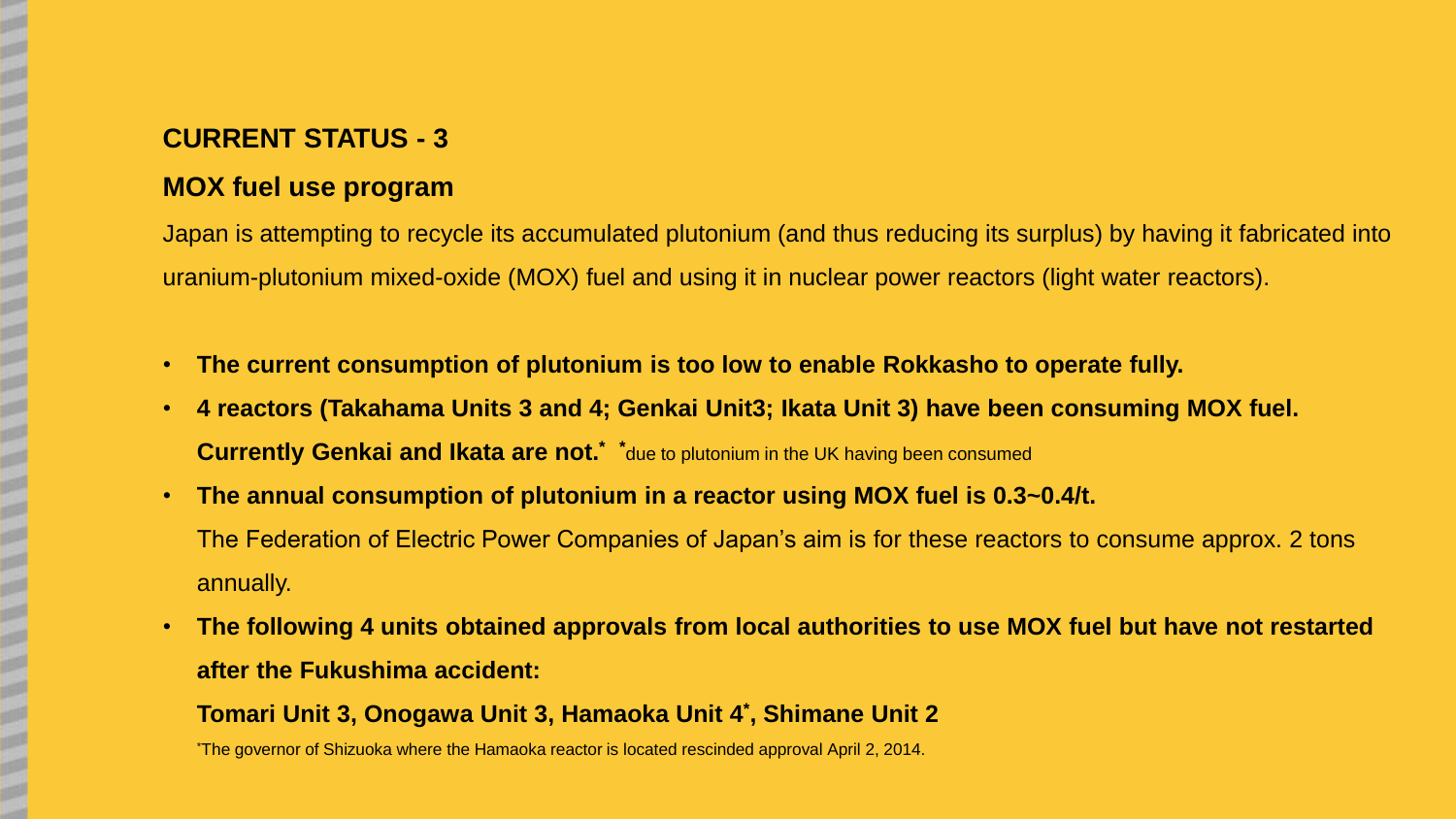# **Ohma a 100% MOX plant**

"Electric Power Development Co., Ltd. (hereinafter, "J-POWER") hereby announces that it has decided to revise the date for start of operation of its Ohma Nuclear Power Plant currently under construction, from the scheduled November 2014, to a future date yet to be determined. "

March 30, 2012 Electric Power Development Co., Ltd.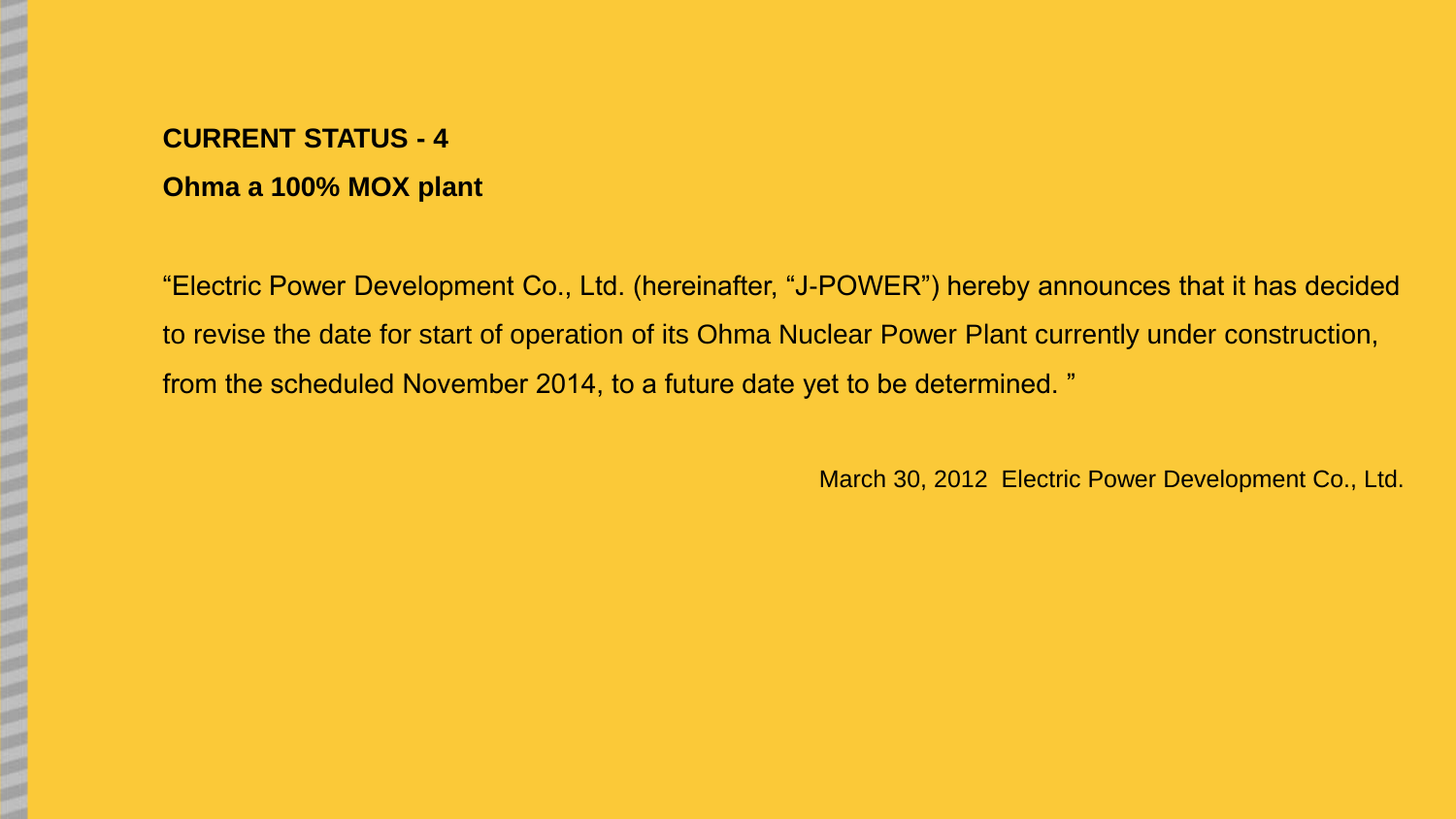# **DOMESTIC IMPLICATIONS IF ROKKASHO OPERATES - 1**

**Cost the Japanese people more money:**

Operating the Rokkasho Reprocessing Plant (RRP) will cost the Japanese people about 10 trillion yen more over the 40-year design life of the plant than not operating it and simply storing the spent fuel.

再処理工場・MOX工場 vs 乾式貯蔵のコスト比較より

http://kakujoho.net/npp/sfp-j.html#d14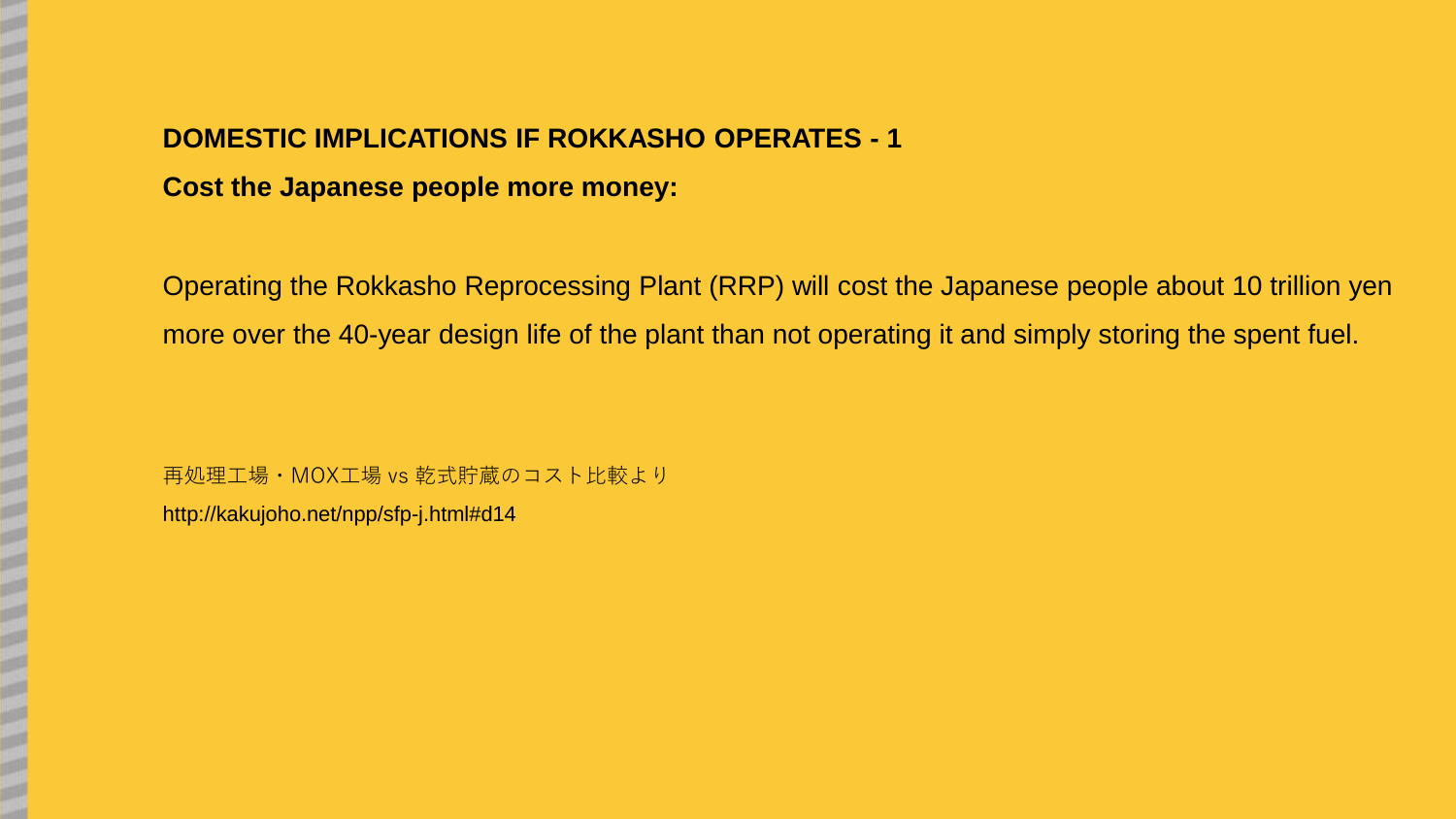# **DOMESTIC IMPLICATIONS IF ROKKASHO OPERATES - 2 Increase pressure to have more reactors use MOX fuel**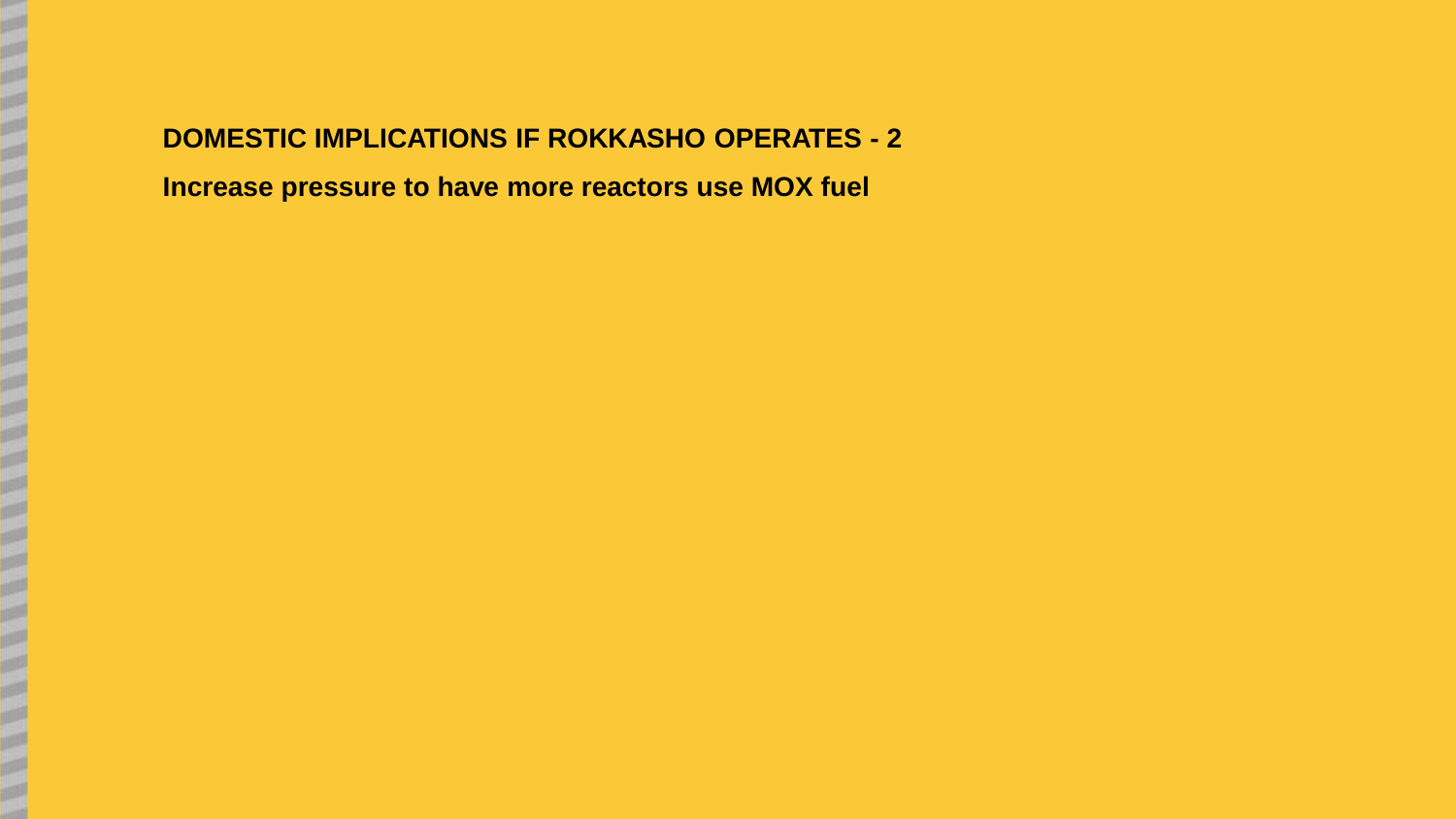**Increase spent MOX fuel at reactor sites and therefore aggravate the spent fuel pool problem**

Spent MOX fuel is more toxic than spent uranium fuel and cannot be reprocessed at Rokkasho.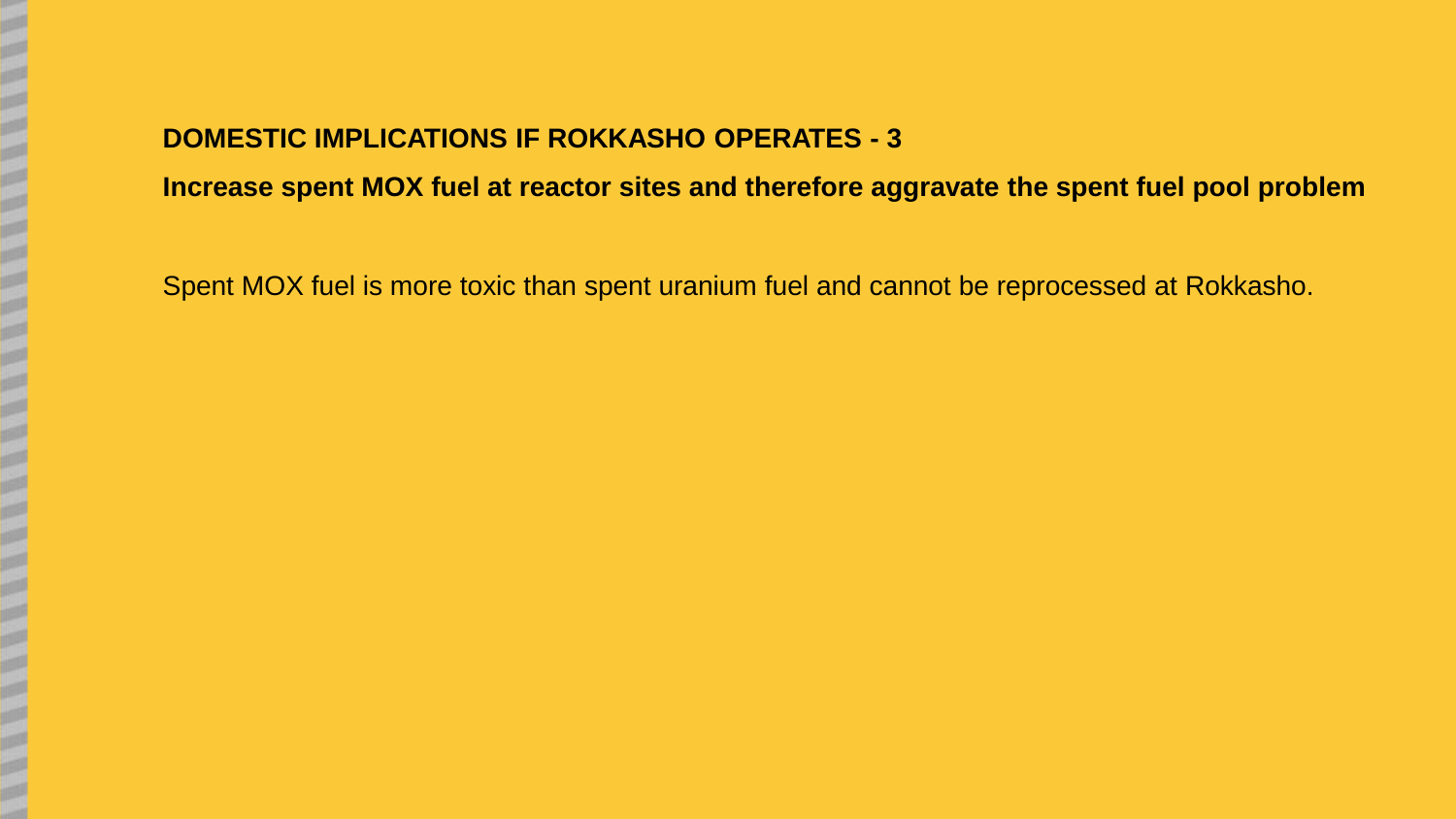# **DOMESTIC IMPLICATIONS IF ROKKASHO OPERATES - 4**

**Increase safeguard issues at nuclear reactor sites.**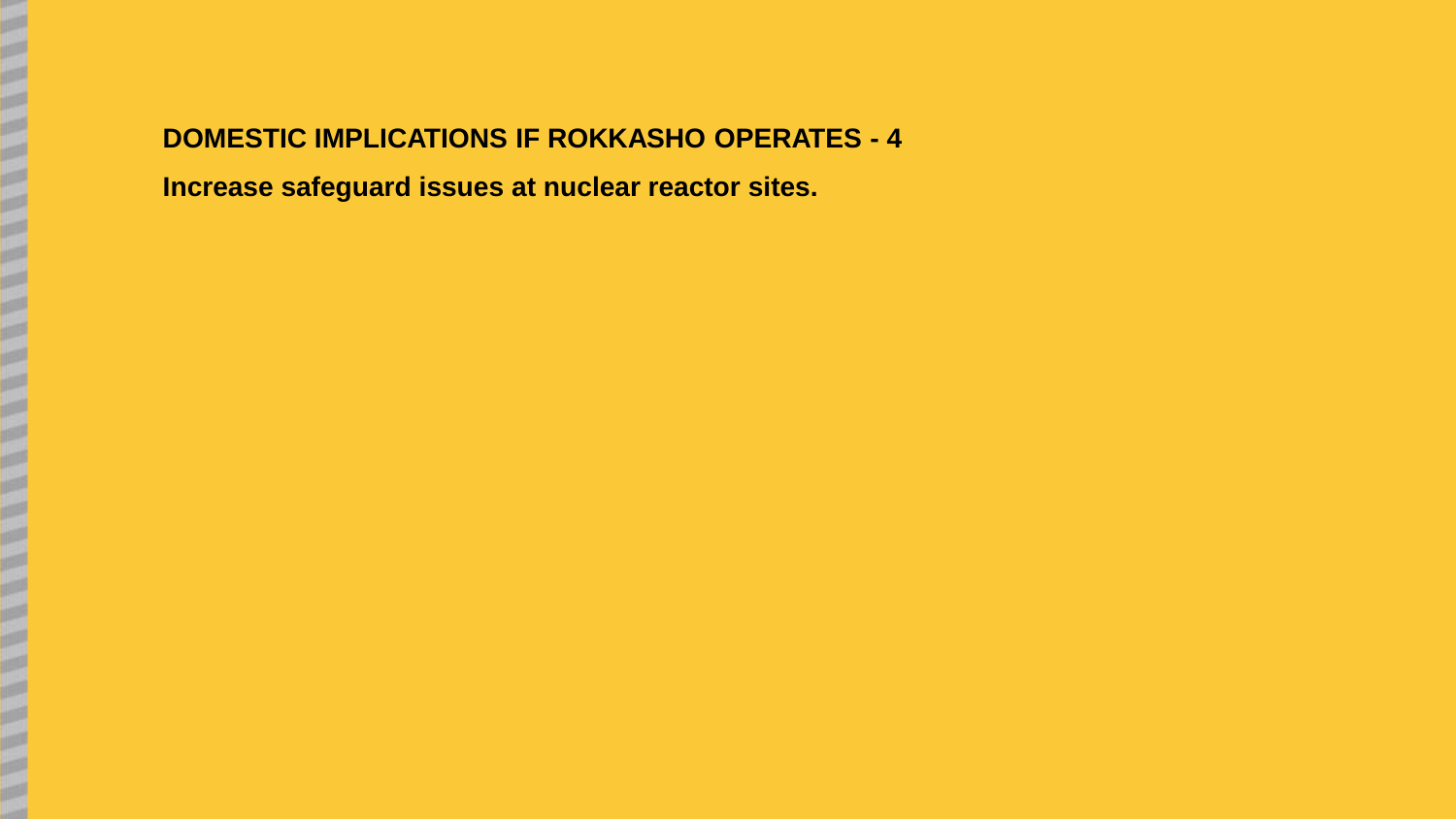# **DOMESTIC IMPLICATIONS IF ROKKASHO OPERATES - 5 Will lead to marine and aerial radioactive discharges**

The amount of tritium that would be **annually** released into the marine environment from Rokkasho full-scale commercial operation will be more than 10 times the **total** amount of tritium planned o be released by Tepco from the damaged Fukushima Daiichi nuclear power plant. Public awareness of this will increase opposition to Rokkasho.

Approx. 10,000 post cards released by citizens from off-shore right near the Rokkasho reprocessing discharge pipe floated as far as Tokyo Bay, thus raising concern about radioactive discharges along the coast from Aomori to Tokyo. (August 2002)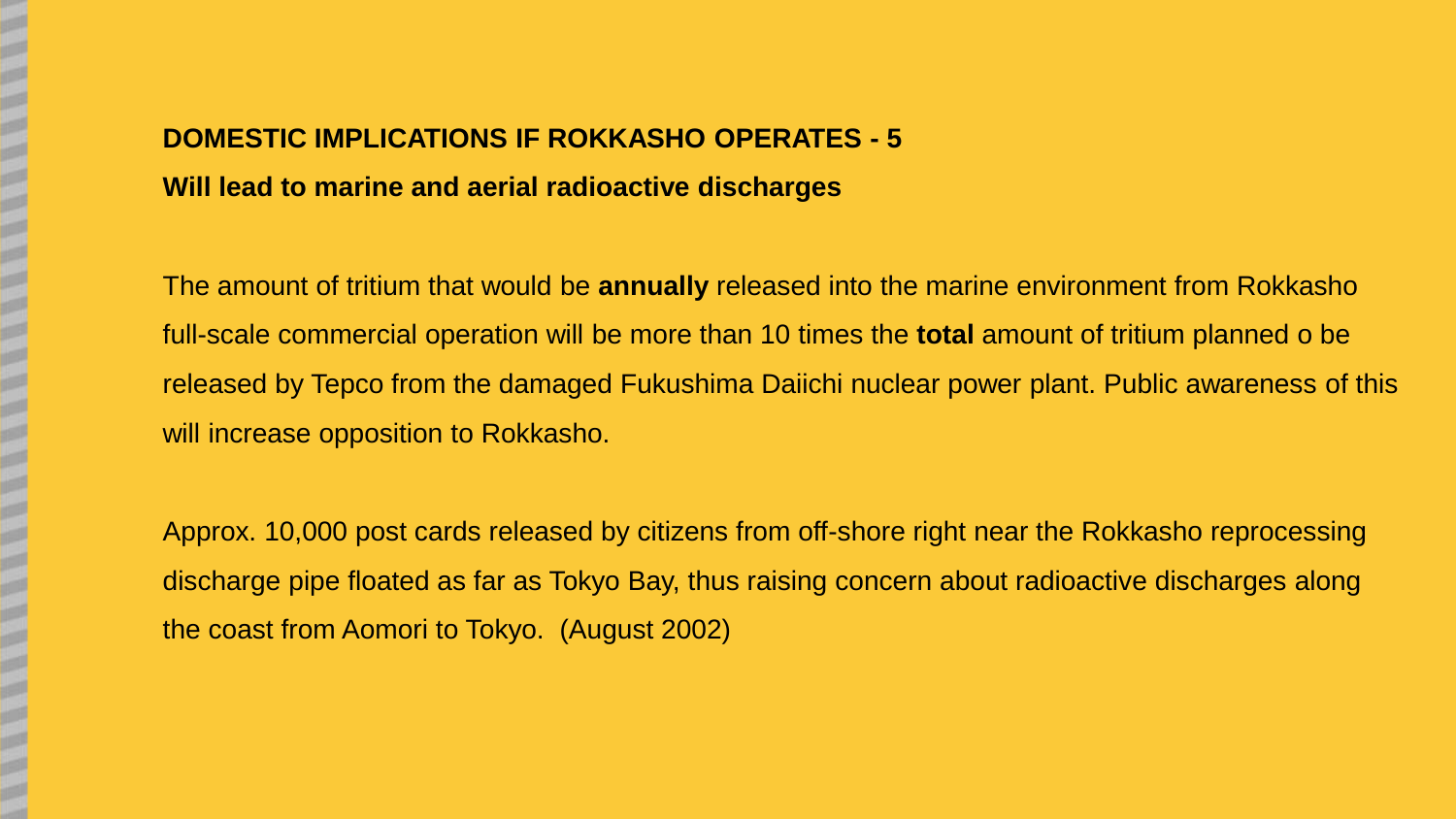

# 海に捨てられる放射能は、 北海道から千葉まで流れていきます

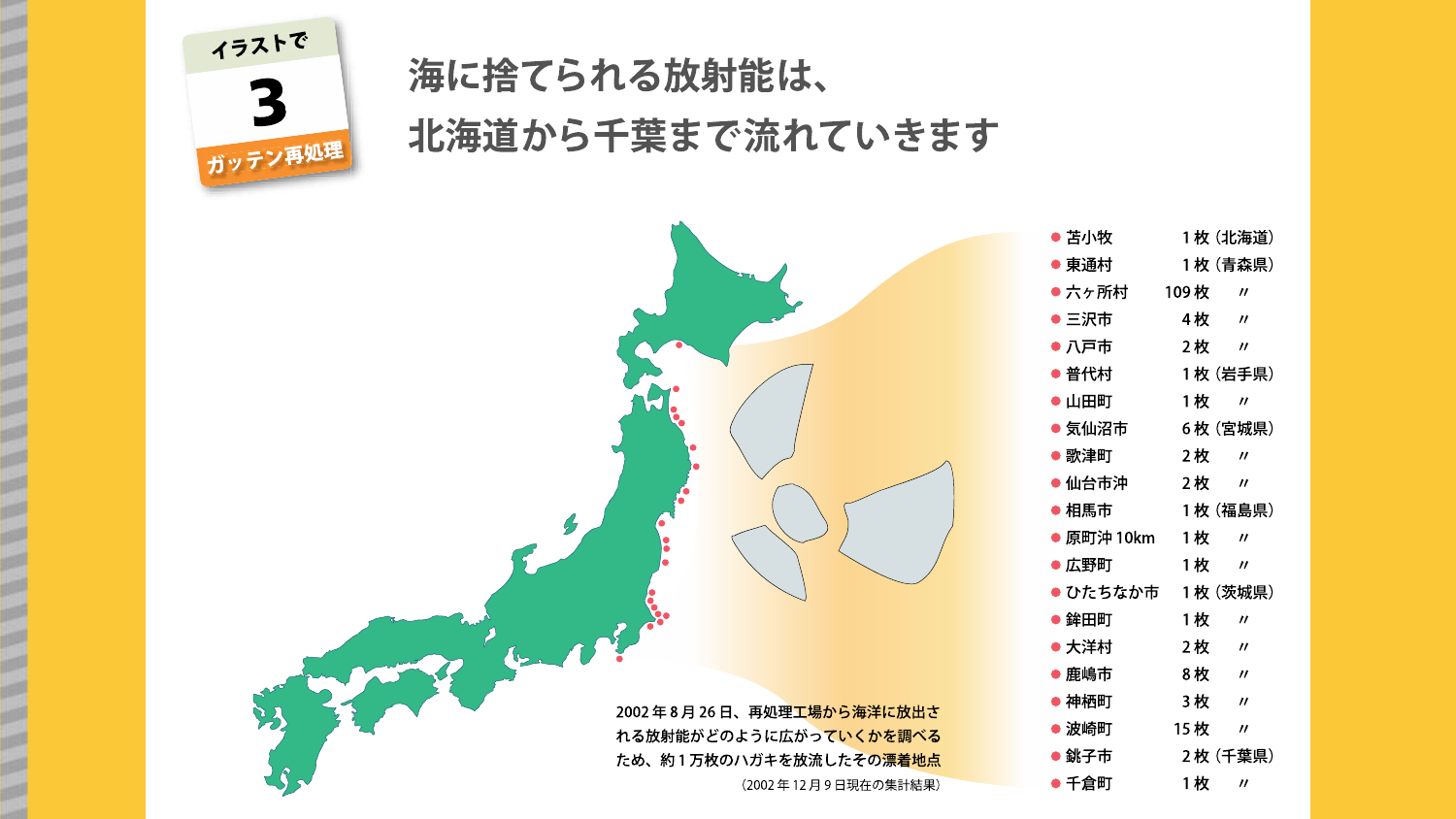# **DOMESTIC IMPLICATIONS IF ROKKASHO OPERATES - 6**

**Will increase pressure to move forward with the J-MOX fuel fabrication plant in Aomori**  (Scheduled completion: first half of fiscal 2024)

Rokkasho cannot operate without this J-MOX plant operating because there will be no place to fabricate the separated plutonium.

![](_page_16_Picture_3.jpeg)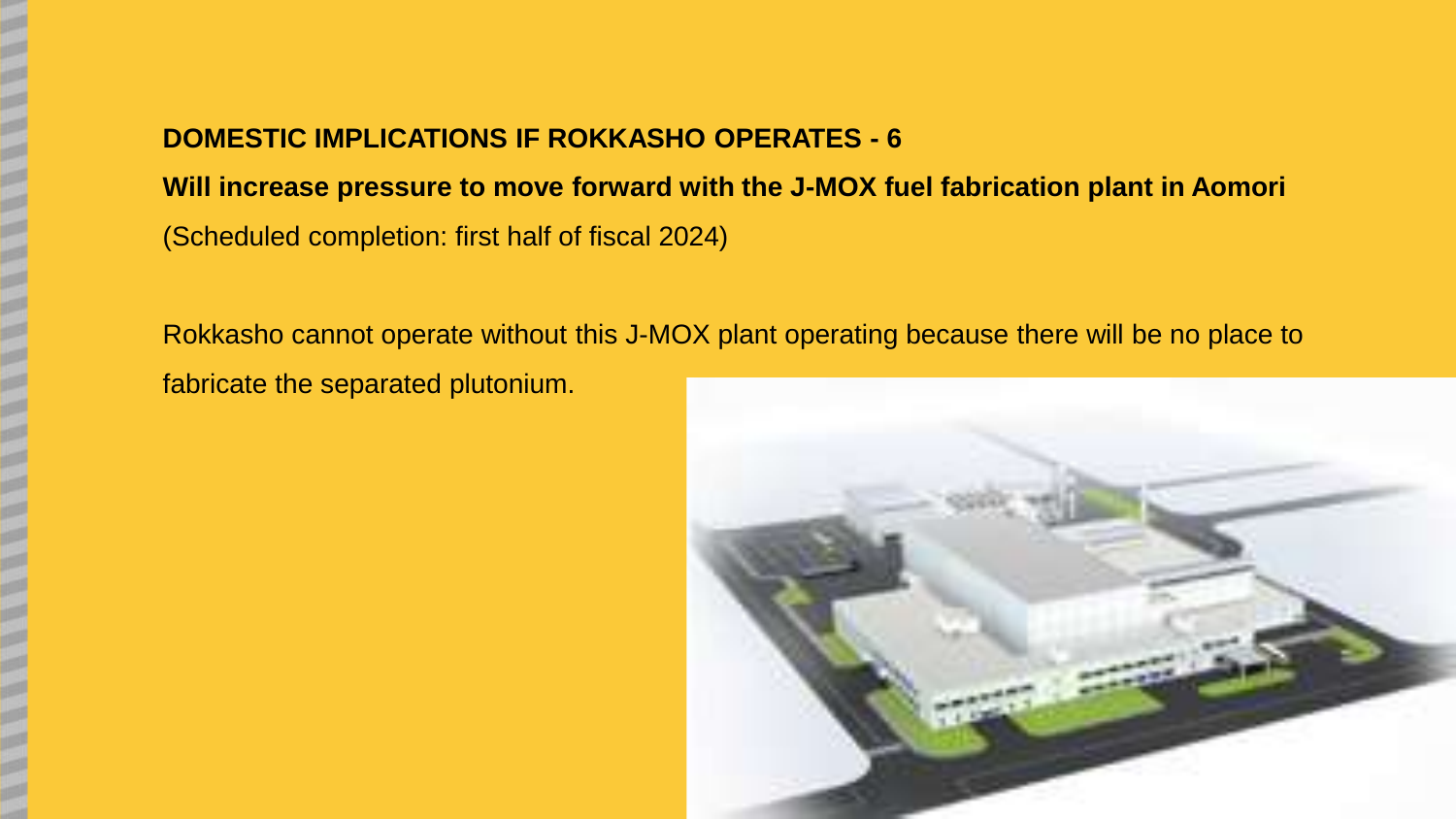# **DOMESTIC IMPLICATIONS IF ROKKASHO OPERATES - 7**

**Will increase pressure to move forward with the Ohma full-MOX plant**.

Operation of Ohma is essential for operation of Rokkasho.

If operated at full capacity, Ohma is designed to consume approximately 1.7 tons of plutonium.

![](_page_17_Picture_4.jpeg)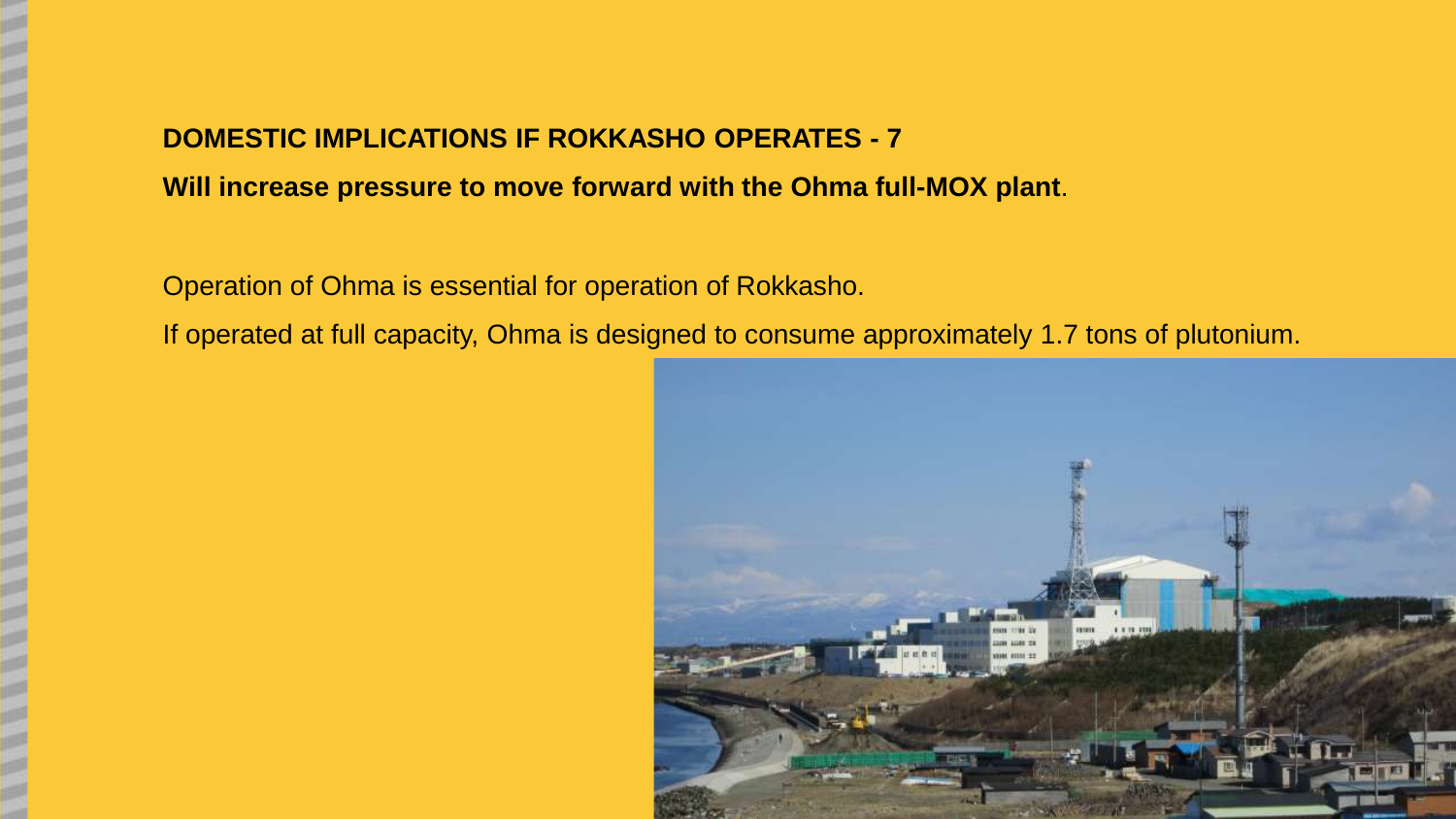# **INTERNATIONAL IMPLICATIONS IF ROKKASHO OPERATES - 1**

### **Nuclear Proliferation**

The world is entering a highly unstable and uncertain time - including the higher risks of military confrontation between major powers. The operation of Rokkasho will contribute to this destabilization.

Japan is the only non-weapon state that reprocesses.

By reprocessing, Japan is undermining the nonproliferation regime. It is not possible to safeguard Rokkasho operation without the potential to divert plutonium each year - MUF.

Starting up Rokkasho will make this problem worse. It is setting a bad example for other states.

For states that are interested in acquiring a nuclear-weapon option, they can point to Rokkasho as an example of a "legitimate internationally accepted activity".

*Ending reprocessing in Japan: An alternative approach to managing Japan's spent nuclear fuel and separated plutonium, by Takubo / von Hippel, IPFM, November 2013* The Rokkasho reprocessing plant when operated at full capacity is designed to separate about 8 tons of plutonium annually. This is enough plutonium to make more than 1000 Nagasaki-type bombs.\*

"As the only non-weapon state that reprocesses, Japan is undermining the nonproliferation regime by setting an example that states interested in acquiring a nuclear-weapon option can point to as a legitimate internationally accepted activity." (IPFM 2013 p.2)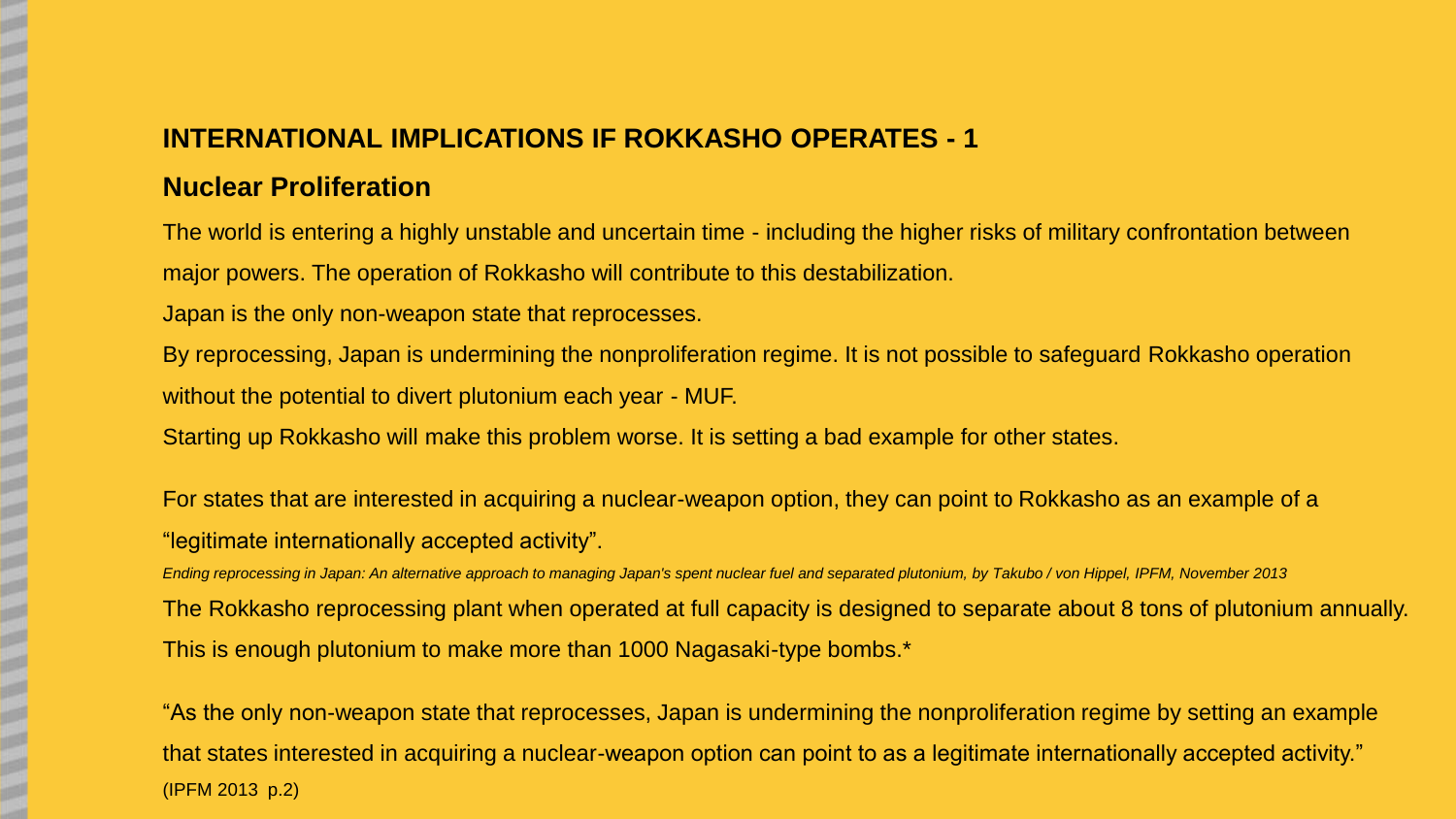# **INTERNATIONAL IMPLICATIONS IF ROKKASHO OPERATES - 2 Nuclear terrorism**

Separated plutonium is a target for would-be nuclear terrorists. (Ref. IPFM p.2)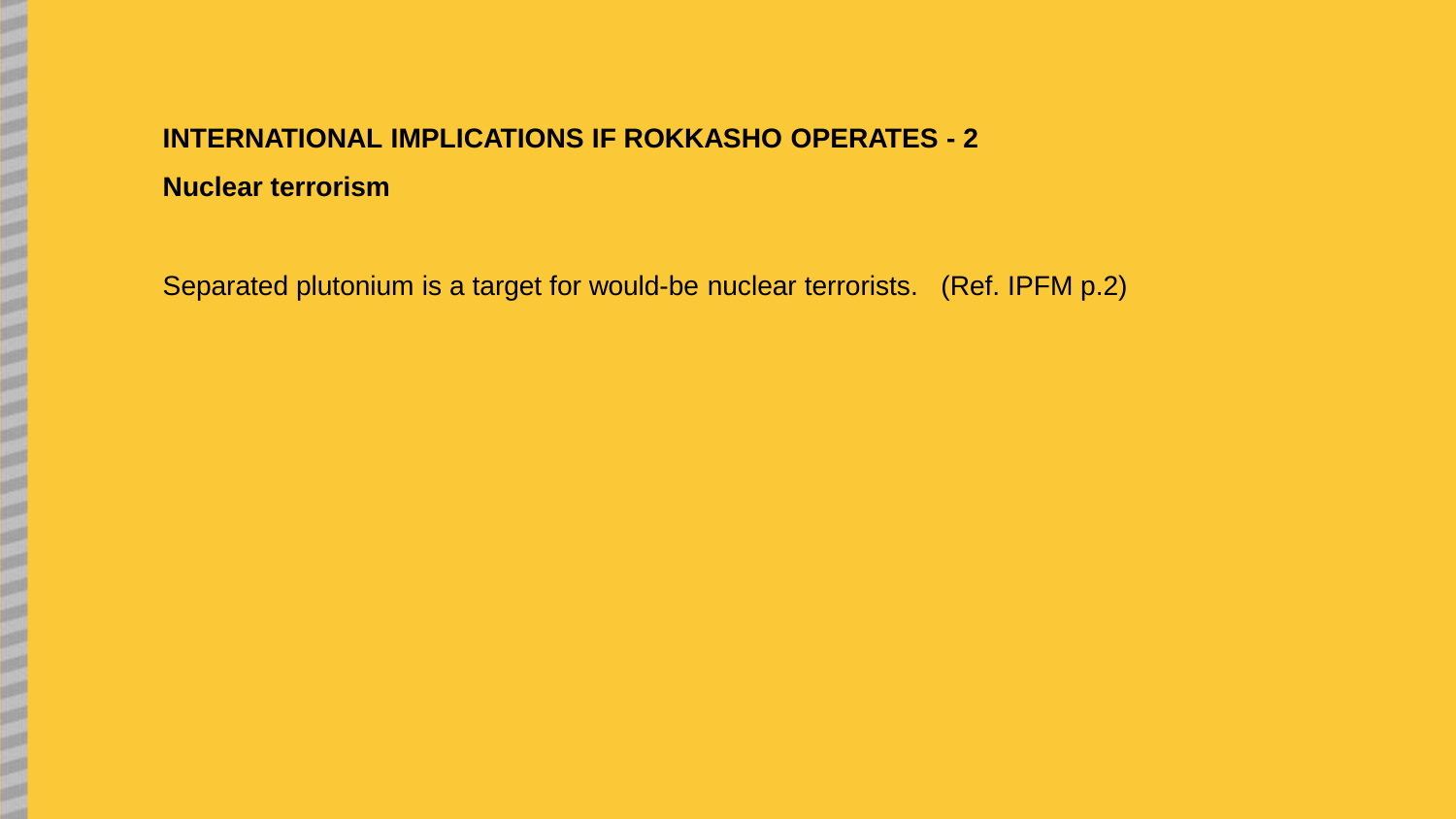# **INTERNATIONAL IMPLICATIONS IF ROKKASHO OPERATES - 3**

**International opposition to radioactive discharges into the marine environment**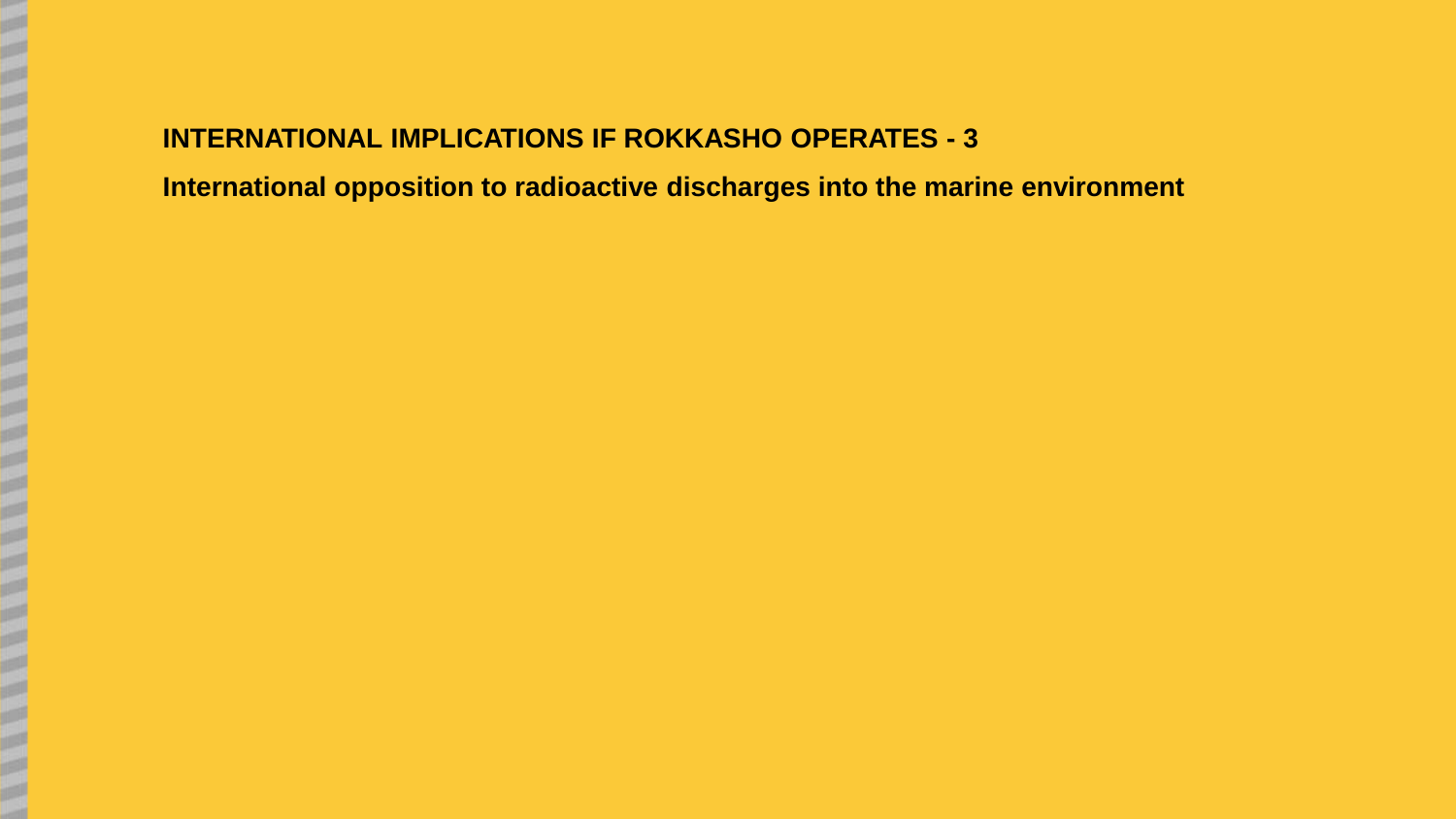### **HOW TO DELAY AND EVENTUALLY STOP ROKKASHO ? - 1**

U.S. Deputy Secretary of Energy Poneman stated in 2012\*

( \*when pointed out to emissaries from the Noda Administration the inconsistencies in that administration's nuclear policy)

- **1. If nuclear power is abandoned, reprocessing also must be abandoned because use of the separated plutonium in reactor fuel would become impossible.**
- **2. Conversely, if a policy of plutonium separation is adopted, nuclear power must continue in order to provide a use for the plutonium.**

(Quote from IPFM Nov.2013 p.15 Footnote 40.)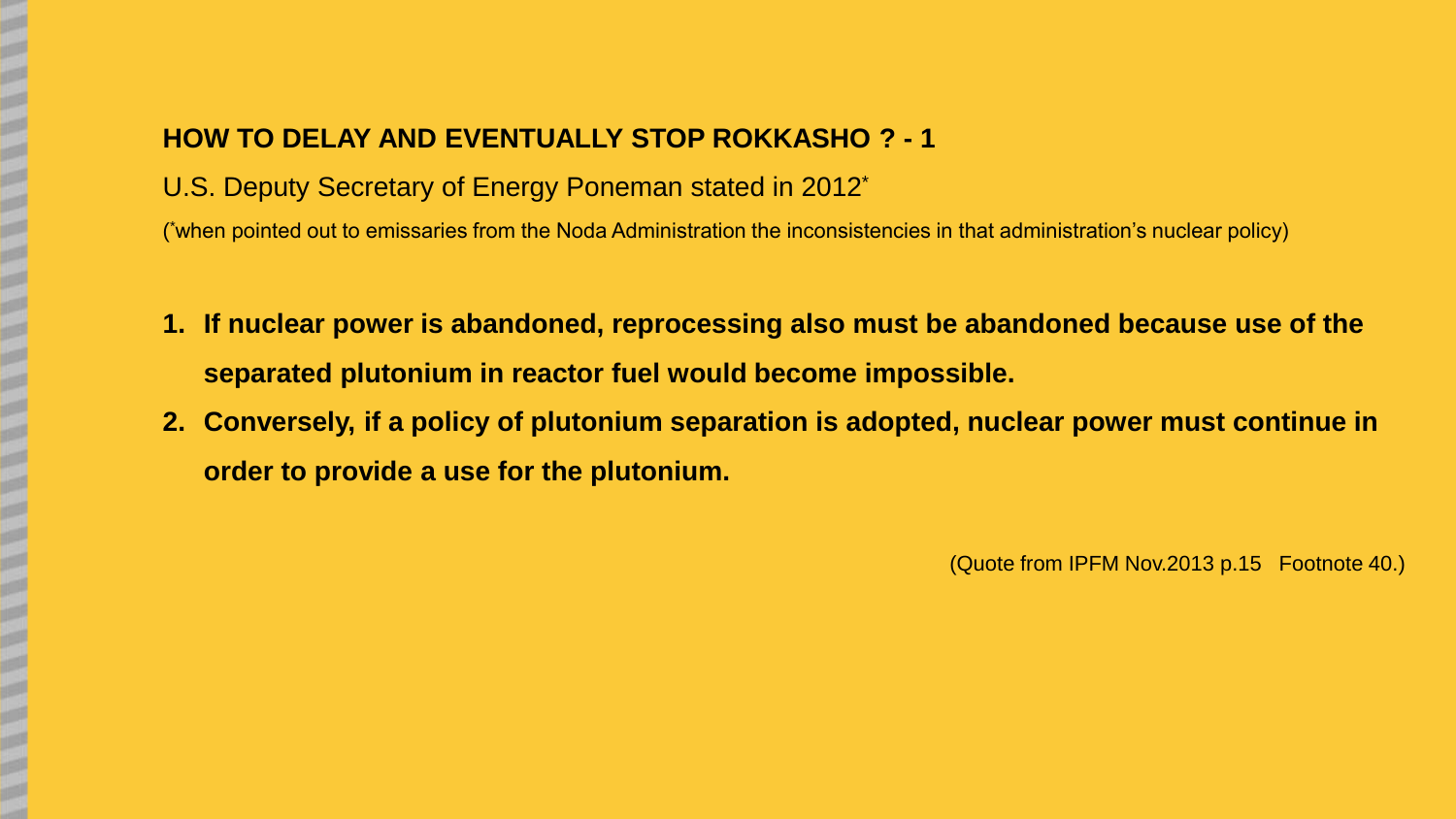### **HOW TO DELAY AND EVENTUALLY STOP ROKKASHO ? - 2**

- No demand for plutonium means no operation of Rokkasho.
- Less operation of nuclear power plants in Japan means less pressure to operate Rokkasho. **Therefore…**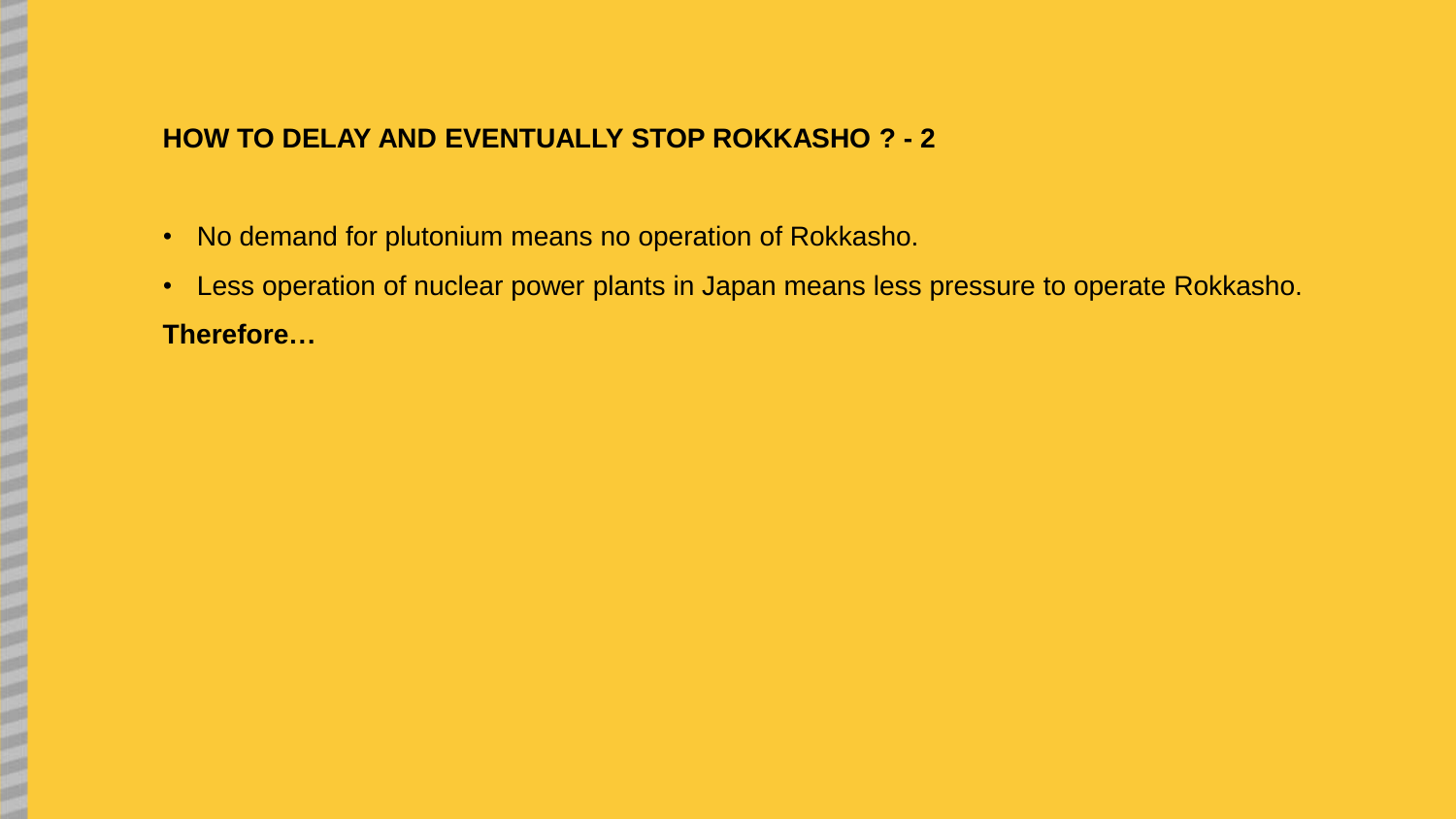## **HOW TO DELAY AND EVENTUALLY STOP ROKKASHO ? - 3**

Separation of plutonium at Rokkasho could be prevented if lawsuits, public opposition, and concern from local authorities can:

- prevent more reactors from using MOX fuel, or delay / stop the use of MOX fuel in nuclear reactors
- delay, stymie or prevent further nuclear reactor restarts
- jeopardize or shut down the operation of currently operating nuclear reactors
- reduce the prospect of the Ohma nuclear reactor moving forward
- raise enough public / political concern against radioactive releases into the marine environment from Rokkasho

### **This work, if successful, is effective nuclear non-proliferation work.**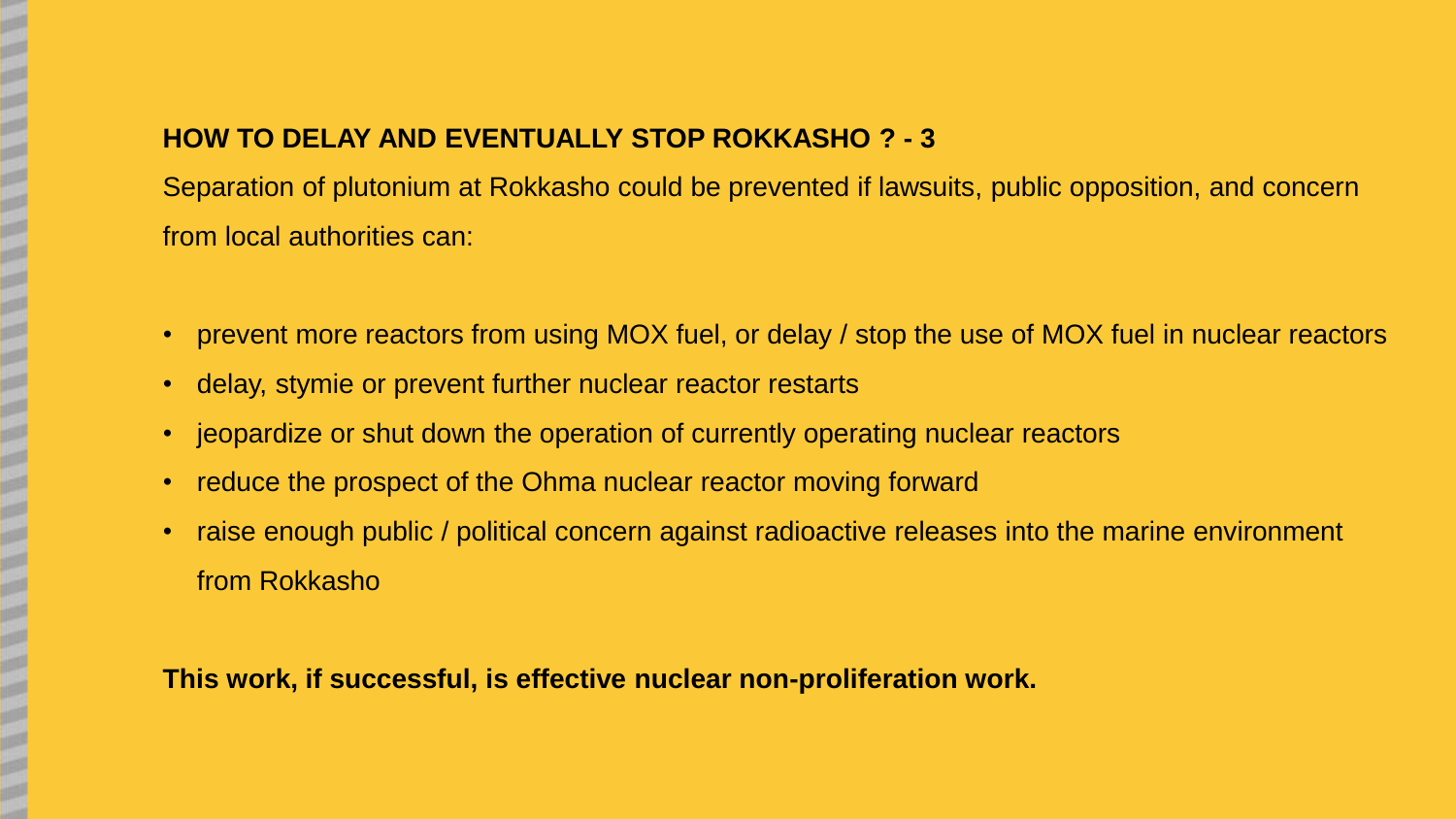# **IN CONCLUSION - 1**

Even as far back as 1993, Tokyo Electric Power Company (TEPCO) and Kansai Electric Power company (KEPCO) nuclear fuel cycle managers admitted they felt "trapped" into reprocessing. (IPFM 2013 page. 6. Comment relayed to Frank von Hippel.)

This admission no doubt is representative of the dilemma of all 9 Japanese utilities. **Facilitation between utilities, prefectures/local authorities, and all parties involved has been needed for decades.** 

**But this has proved to be politically far too difficult.**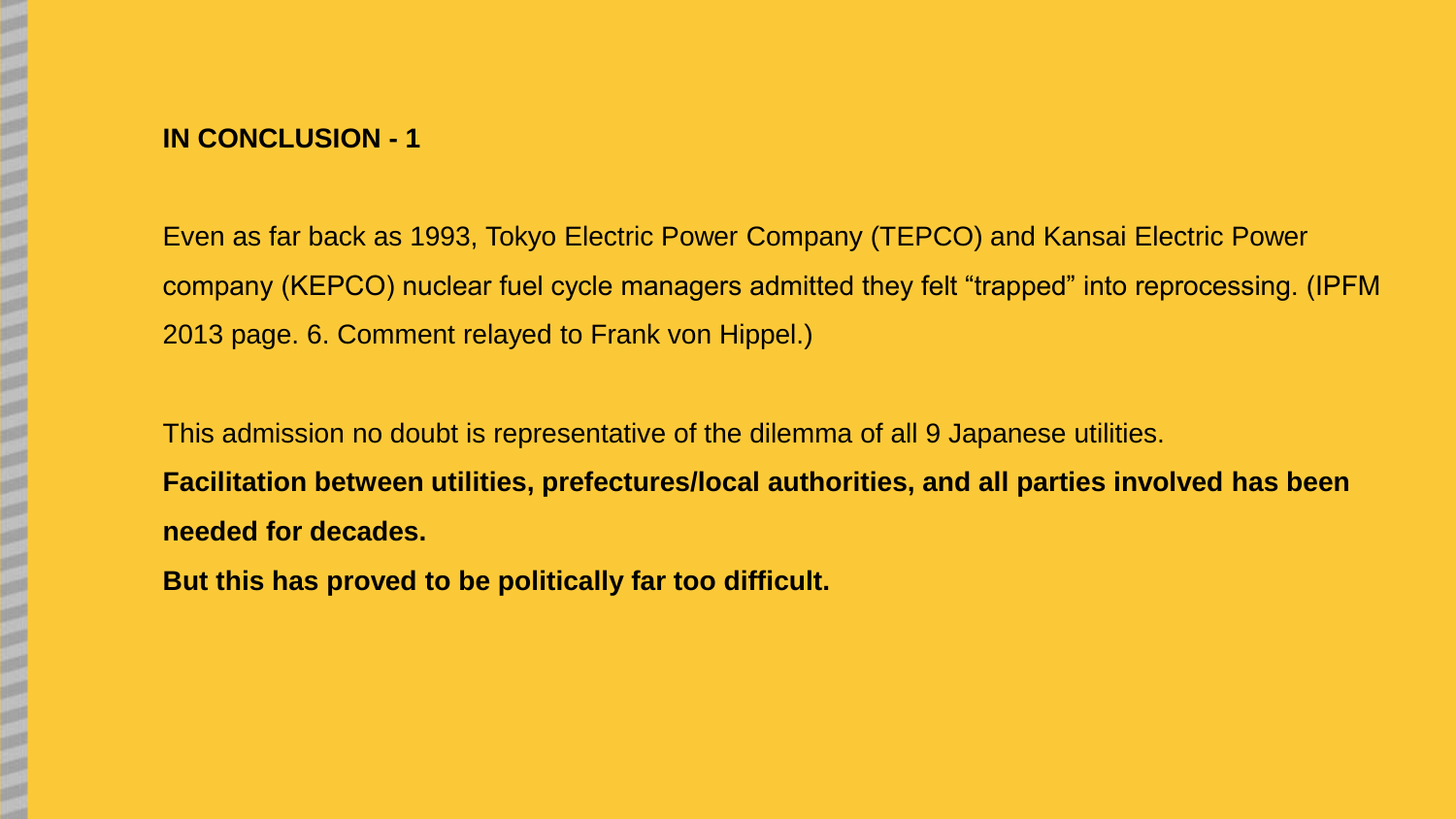# **IN CONCLUSION - 2**

**Lawsuits and activism to stop nuclear power in Japan and addressing radioactive releases into the marine environment are important, and perhaps at present the most viable, efficient, and effective way forward to prevent Rokkasho from separating plutonium.**

**And, addressing the Rokkasho issue in light of recent geopolitical changes is crucial to deter the Japanese government from rolling out the next step in the nuclear fuel cycle policy – the operation of Rokkasho.**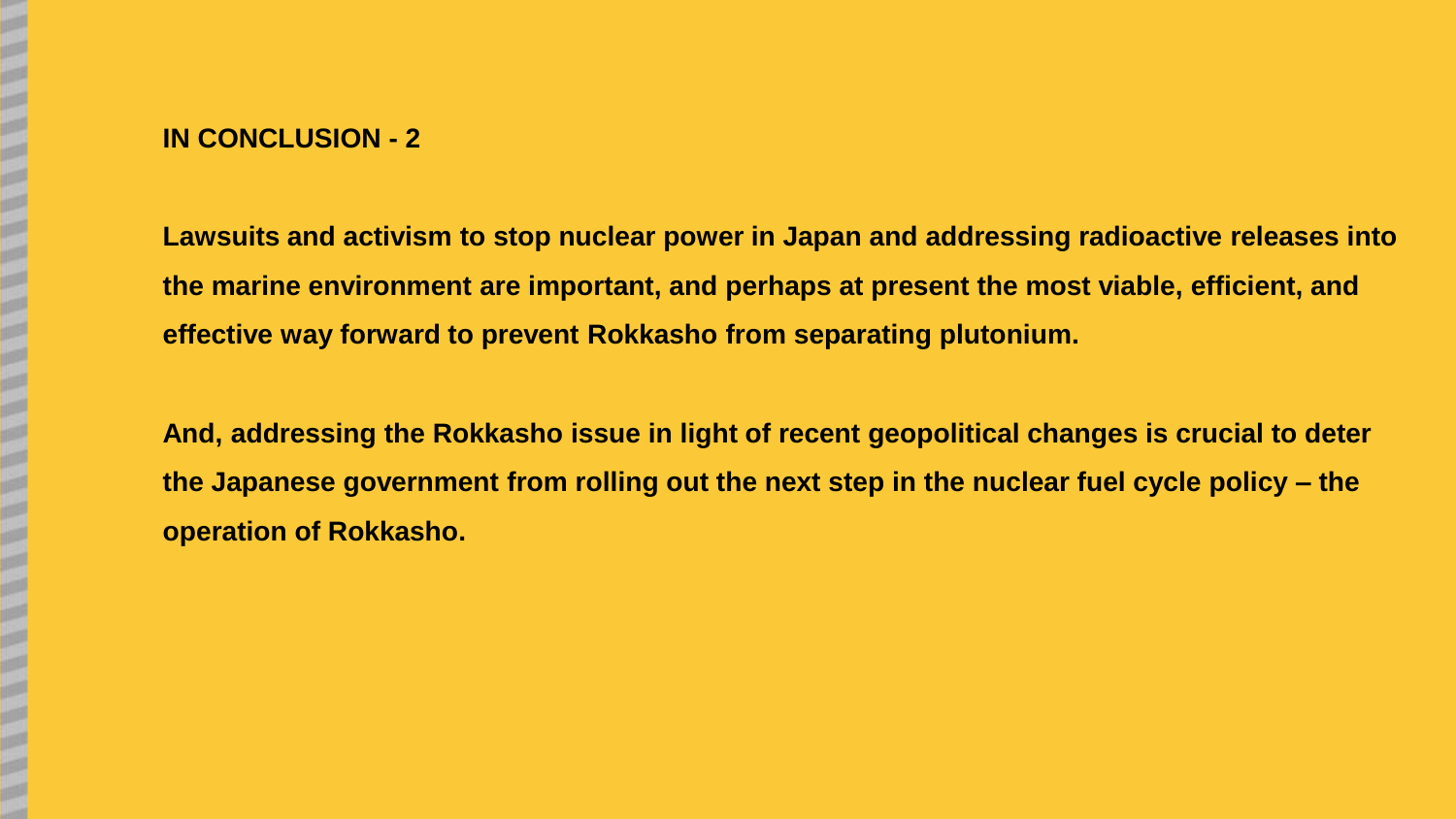# **IN CONCLUSION - 3**

**A clear and present challenge:** 

**How to reduce the danger of spent nuclear fuel pool storage at reactor sites without creating an outlet (a pressure relief valve) to enable further increases in the production of spent nuclear fuel.** 

**This is the debate that must be held by those opposed to the Rokkasho reprocessing plant.**